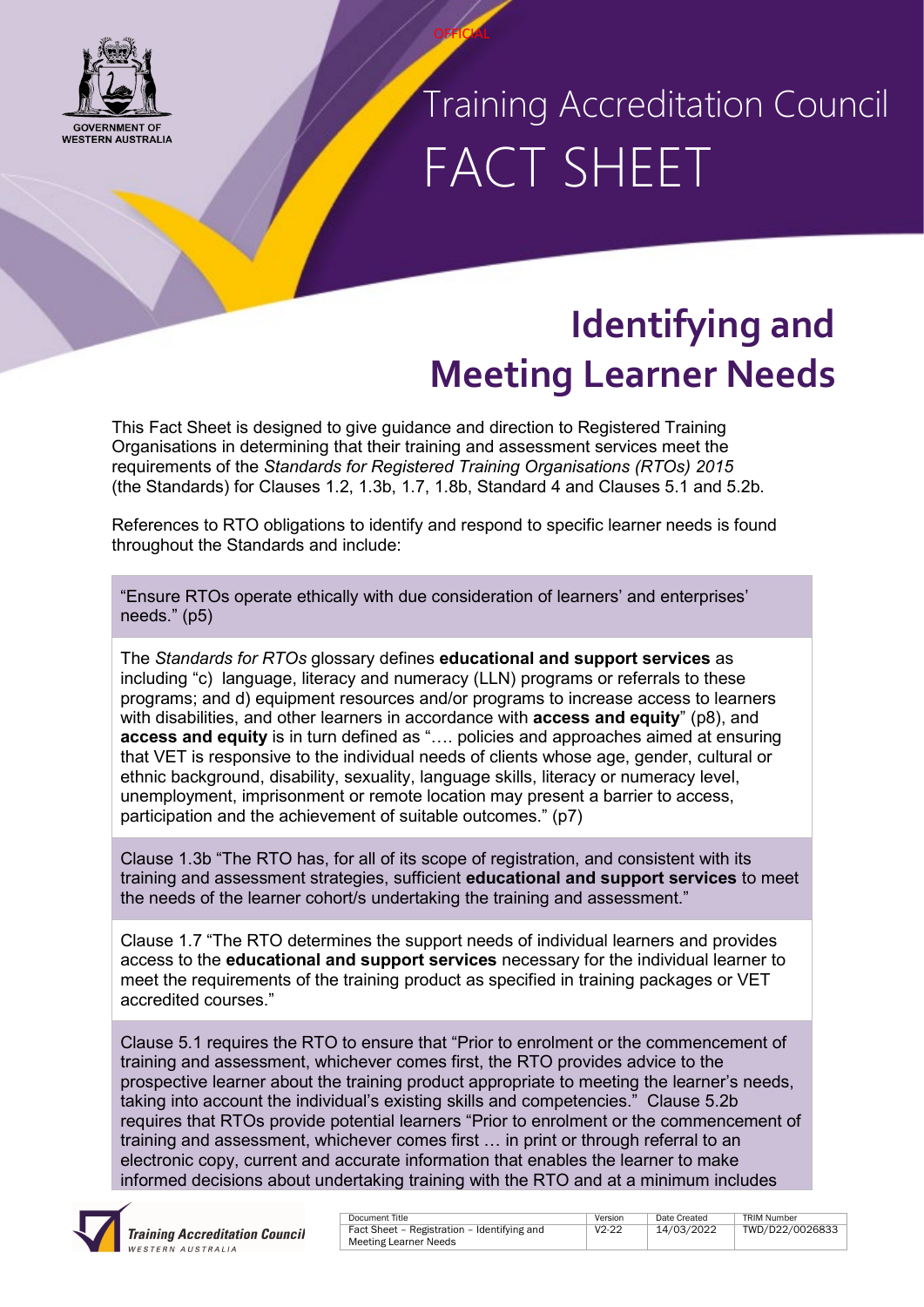the following content: … the training and assessment, and related educational and support services the RTO will provide to the learner ....'

These clauses and the glossary provide a comprehensive picture of the range of learner needs that might need to be accommodated by the RTO. They include needs arising from:

**OFFICIAL** 



The clauses also make it clear that accurate and accessible information must be provided to the learner *prior to* enrolment about the requirements of the training and the extent of support services an RTO can provide to allow a prospective learner opportunity to decide if the RTO is able to meet their needs. This is also reflected in Clause 5.2(e)(ii) which states that the RTO must also make clear the learners obligation in relation to "any requirements the RTO requires the learner to meet to enter and successfully complete their chosen training product;".

An RTO needs to declare the limits of its capability to respond to individual learner needs prior to entry (enrolment) so that there is no ambiguity or uncertainty about the services on offer and the requirements for entry.

#### **Reasonable adjustment**

While all of the above are covered by the Standards, **disability** requires particular attention as there are Commonwealth and State legislative requirements with which RTOs must comply. The *[Commonwealth Disability Discrimination Act 1992](https://www.legislation.gov.au/Details/C2018C00125)* (DDA) and the associated *[Disability Standards for Education 2005](https://www.education.gov.au/disability-standards-education-2005)* (DSE) define disability and set requirements for RTO practice. The *[Western Australian Equal Opportunity Act 19](https://www.legislation.wa.gov.au/legislation/statutes.nsf/main_mrtitle_305_homepage.html)*84 (WAEOA) prohibits discrimination on the grounds of impairment, including access to training and the conferring of qualifications. The DDA requires RTOs to customise their services to facilitate the successful participation of people with disability in education, training and employment and the DSE specifies that providers of training and assessment services in the VET sector are obligated to make "… reasonable adjustments, where necessary, to ensure they [learners] are able to participate in education and training, on the same basis as students without disabilities" (p15)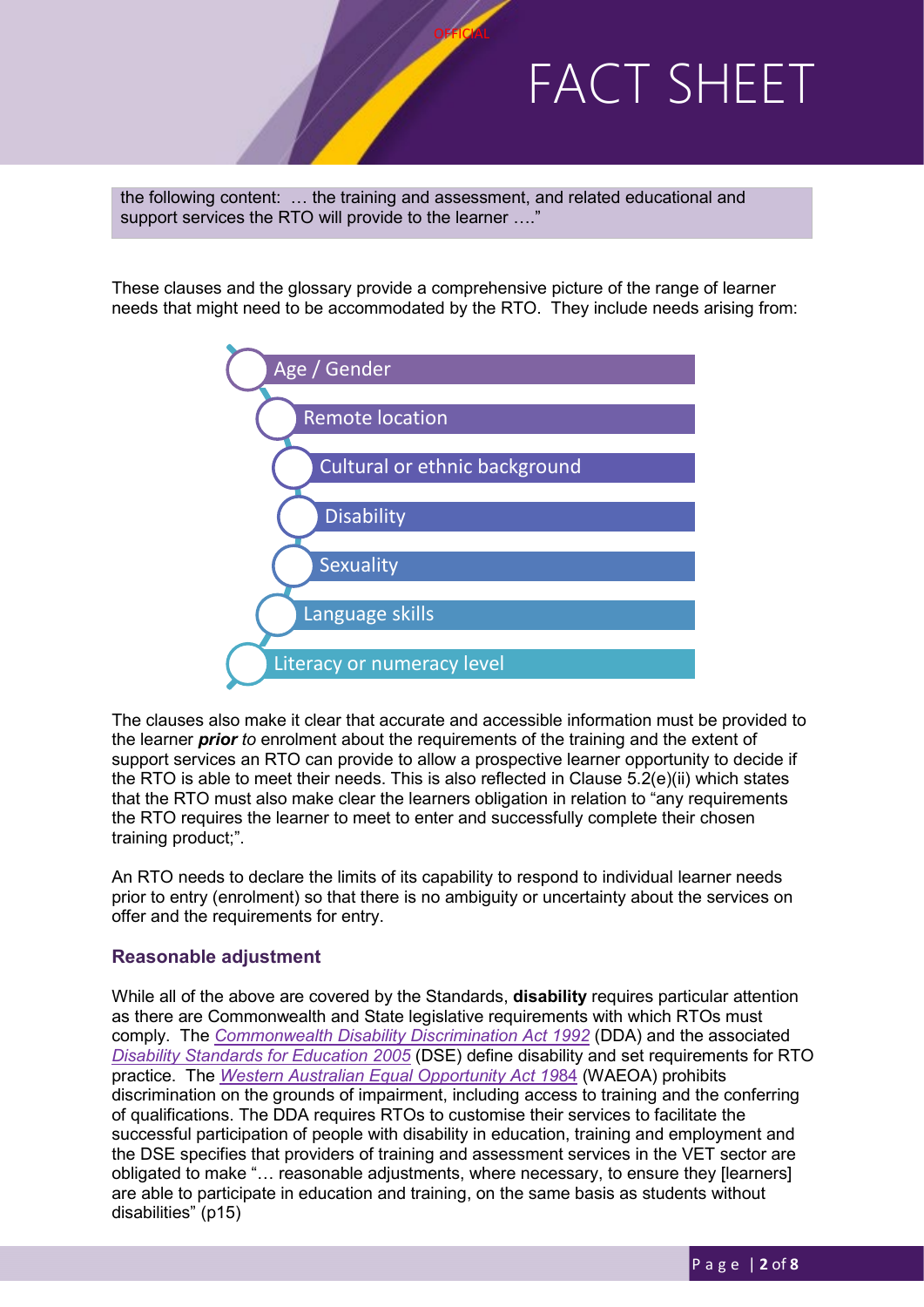Disabilities might include:

- vision impairment
- deaf or hard of
- hearing mental health
- conditions
- intellectual disability

**OFFICIAL** 

- acquired brain injury
- physical disability
- autism spectrum disability
- learning disability
- medical disability

There are distinct boundaries to the provision of reasonable adjustments for people with disability. In particular, the DSE section 3.4(3) instructs that the "… provider is entitled to maintain the academic requirements of the course or programs, and other requirements or components that are inherent in or essential to its nature" and notes that "… the provider may continue to ensure the integrity of its courses or program and assessment requirements and processes, so that those on whom it confers an award can present themselves as having the appropriate knowledge, experience and expertise implicit in the holding of that particular award." The WAEOA also indicates that "reasonableness" must not cause the provider unjustifiable hardship and must take into consideration the impact on the RTO and other learners, and the extent to which adjustments can be made without damaging the integrity of the industry standard and the certification that follows.

If the RTO for any of these reasons is unable to offer reasonable adjustment for a person who declares a disability, the RTO must put its reasons in writing and assist the learner in locating an alternative provider and/or an alternative course commensurate with their needs and capabilities.

If the RTO is able to offer reasonable adjustment for a person who declares a disability, then the RTO must make a clear and continuing commitment to the learner in writing that the reasonable adjustment will be provided so that the learner will be able to complete all agreed requirements.

Comprehensive information relating to implementing Reasonable Adjustment can be found in TAC Fact Sheet *[Reasonable Adjustment and Inclusive Practice](https://www.tac.wa.gov.au/Pages/Reasonable-Adjustment-and-Inclusive-Practice.aspx)* and in Chapter 4 (pp 59 – 74) of the Department of Training and Workforce Development publication *[Assessment in](https://www.dtwd.wa.gov.au/sites/default/files/uploads/Assessment%20in%20the%20VET%20Sector%20-%202016%20-%20Final.pdf)  [the VET Sector](https://www.dtwd.wa.gov.au/sites/default/files/uploads/Assessment%20in%20the%20VET%20Sector%20-%202016%20-%20Final.pdf)*. These provide excellent examples and ideas for adjustment in assessment, which will also inform adjustment strategies for training delivery.

The DDA, DSE and WAEOA relate only to disability and do not address other needs listed in the Standards including age, gender, cultural or ethnic background, sexuality, language skills, literacy or numeracy level, unemployment, imprisonment or remote location. Responses to these needs (including disability) are set out in the Standards and the following commentary addresses the requirements of the Standards. Although not listed in the Standards and therefore not an issue of compliance, it would be good practice to also include learning styles and preferences and prior learning or experience as other learner characteristics that might need to be accommodated.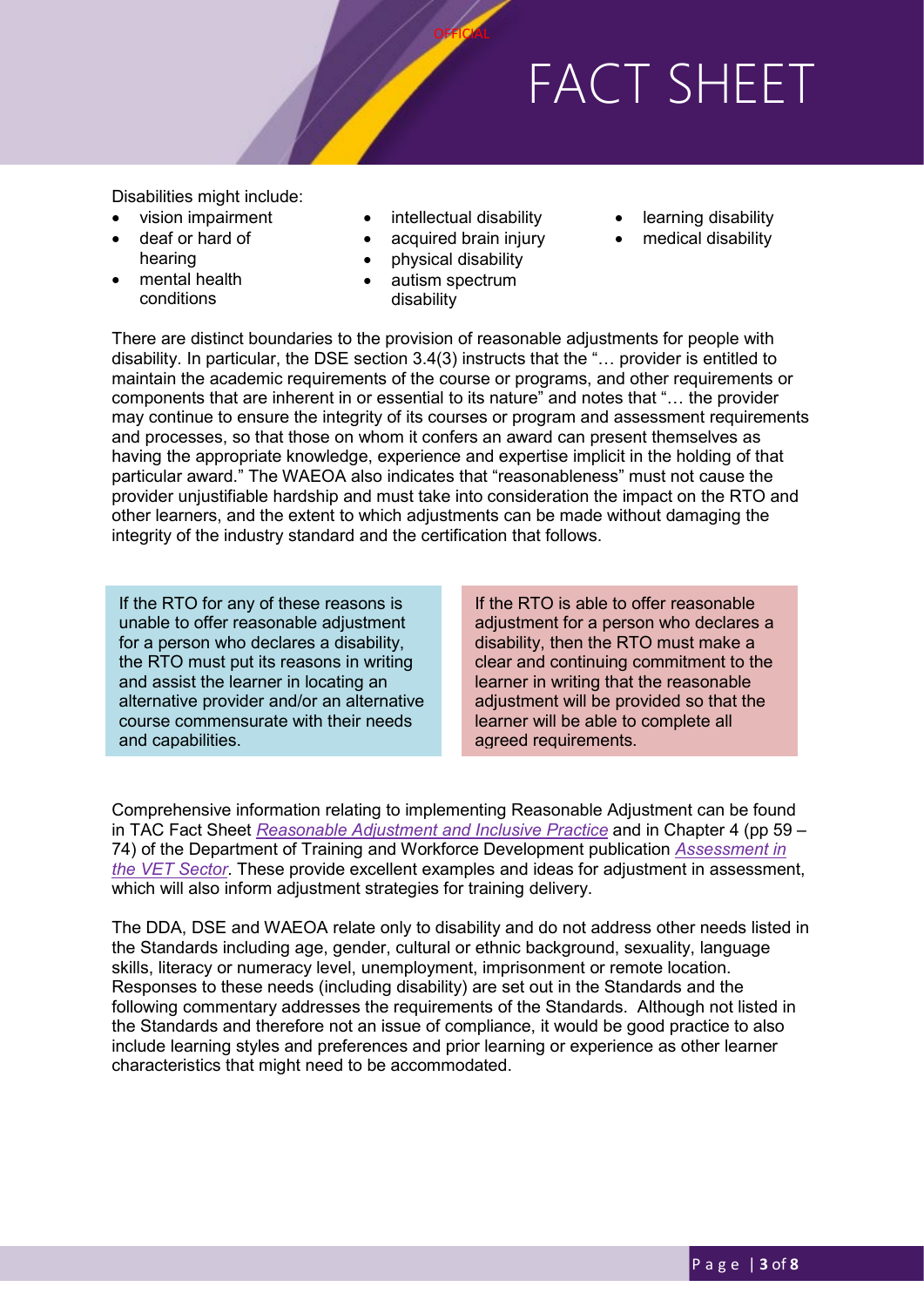#### **Identification of need**

Clause 1.7 requires the RTO to determine "the support needs of individual learners". How can this be done?

**OFFICIAL** 

In the first instance, RTOs can provide marketing information that a prospective learner can use to determine if the RTO and the programs it offers will be appropriate and accessible and will be able to respond to their needs.

Standard 4 requires RTOs to provide "accurate and accessible information about the RTO" so that prospective learners can "make informed decisions regarding their training and/or assessment needs" that "must be relevant to and reflect the needs of the client which will vary from RTO to RTO." Clauses 5.1, 5.2(b) and 5.2(e)(ii) reinforce this requirement. RTOs are not expected to be "all things to all people", so there will be inevitable boundaries to access and limitations to services that must be clearly enunciated through the RTO's marketing.

For example, an RTO might have developed delivery and assessment resources specifically for experienced workers, so may limit enrolment to these clients. Another RTO might be delivering training through a medium that is heavily text dependent, and this could limit the cohort for which it is suitable.

It is important an RTO determine the level of language, literacy and numeracy and other entry benchmarks required to undertake each qualification or unit of competency it delivers for each mode of delivery used. This information **must be** made available to potential clients so they are fully informed of the RTO's suitability for them.

Alternatively, the RTO might have particular strengths and an approach that will enable it to be more inclusive in its offerings, and this too must be advertised. Through these mechanisms, potential learners with particular needs or challenges can target their hopes on an RTO that is able to service their needs.

In the event that a potential client approaches an RTO, and the RTO determines that it cannot meet their needs for their chosen course, the RTO could redirect the client either to a more accessible course option, or to another RTO that has the capability to support the learner. If the RTO accepts and enrols a student who does not have the necessary LLN or other study requirements the RTO is required by the Standards to adjust the amount of training and provide "access to the educational and support services necessary for the individual learner to meet the requirements of the training product …" (Clauses 1.2, 1.3(b) and 1.7) For this reason it is imperative that the RTO determine and advertise minimum requirements, and has a strategy to redirect potential clients who do not meet them.

Having identified a suitable RTO and having determined that the RTO can service the client's needs, the process of enrolment secures an agreement between the RTO and the learner. Completion of an [AVETMISS compliant enrolment form](https://www.ncver.edu.au/publications/publications/all-publications/statistical-standard-software/standard-enrolment-questions-example-forms) will provide the RTO with information about many of the learner's characteristics, including: age, gender, ethnicity, language, employment, location, previous education, and disability. Although collected for statistical purposes, this information provides a profile of each learner and provides clues to their needs and would provide definitive information about disability.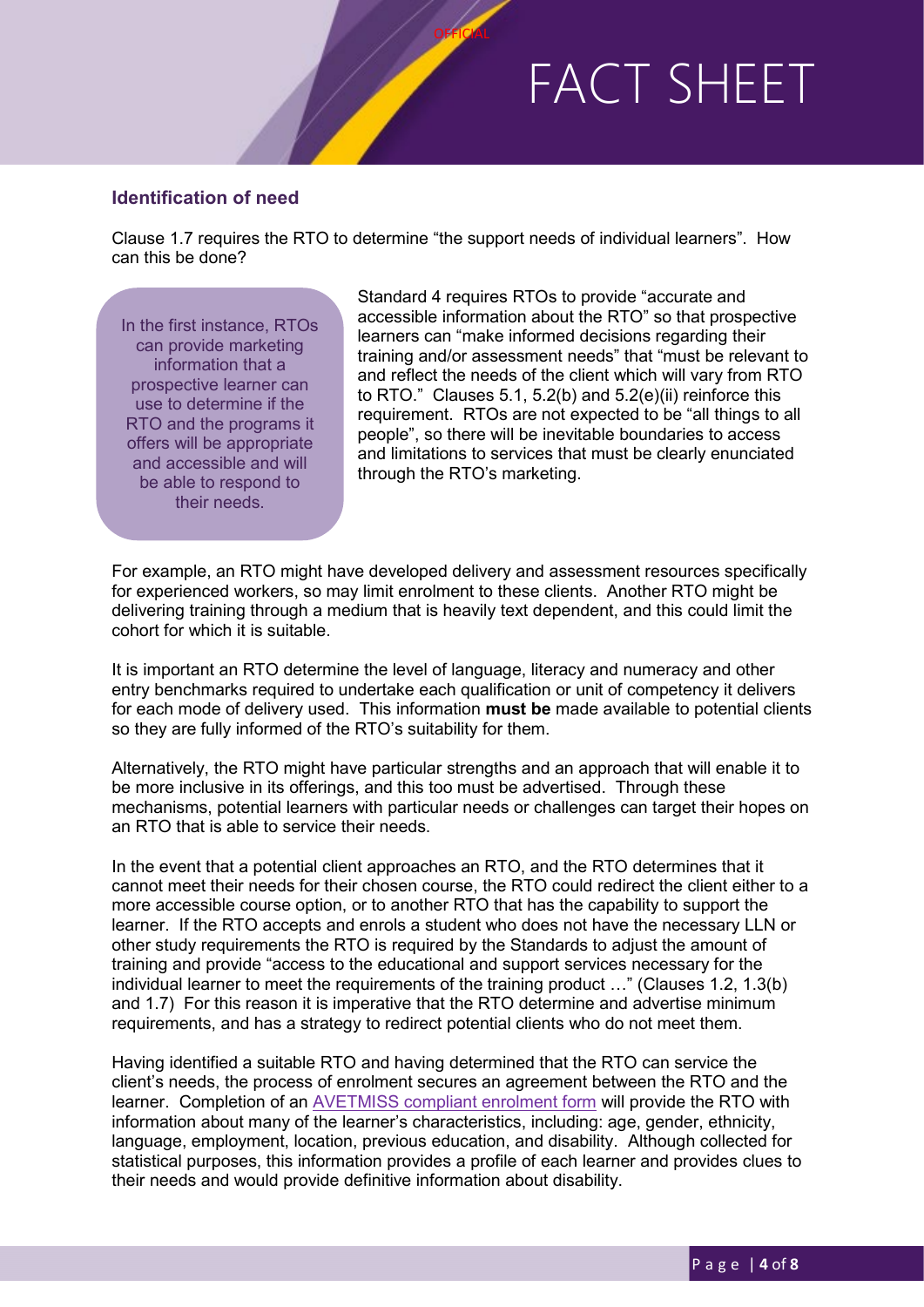The enrolment process employed by an RTO should go further than AVETMISS by requesting specific information about language, literacy and numeracy (LLN), relevant cultural, ethnic or religious observances, access to campus, previous training (including previous relevant units of competency) and learning style preferences. The RTO could implement an LLN test, or an interview process to gain a better understanding of each individual's preferences and needs.

**OFFICIAL** 

Once training has commenced, evidence of individual needs can be gleaned from indicators of progress, feedback, complaints and appeals. A learner's needs can change, or may not be revealed, until tested by the rigours of training so it is important the monitor each individual's progress and to keep support services open and accessible throughout the term of the learner's enrolment.

### **Responses by trainers and assessors**

In the first instance, trainers and assessors must consider what boundaries or limitations are intrinsic to the course that is being delivered. The trainer/assessor must be mindful of what boundaries or limitations exist within industry, and this should be a part of industry engagement addressed in Clauses 1.5 and 1.6. It would be unreasonable to make adjustments or allowances in the training context that would be unacceptable in the workplace context. When the trainer/assessor has determined both the limitations and the opportunities for flexibility, these should be communicated to the RTO's marketing process and enrolment service and incorporated into the training and assessment strategy document (TAS) where potential clients and support options are described.

A key part of this process is the awareness of the trainer/assessor of industry requirements, the range of learner needs that might be encountered, and how these might interact. Care must be taken not to introduce unreasonable limitations or boundaries, but to seek strategies to optimise access and participation for all potential learners.

Over-riding all considerations are the requirements of the units of competency, these cannot be compromised. Where the TAS describes learners with specific needs and challenges, the detailed delivery and assessment plans for units or clusters of units must describe the means by which those needs will be addressed. At this point, consideration must be given to the resources of the RTO, as responses to individual needs must not impose hardship on the RTO (or other learners), and this may force a re-think about the range of supportable clients that cascades back through the TAS to enrolment and marketing.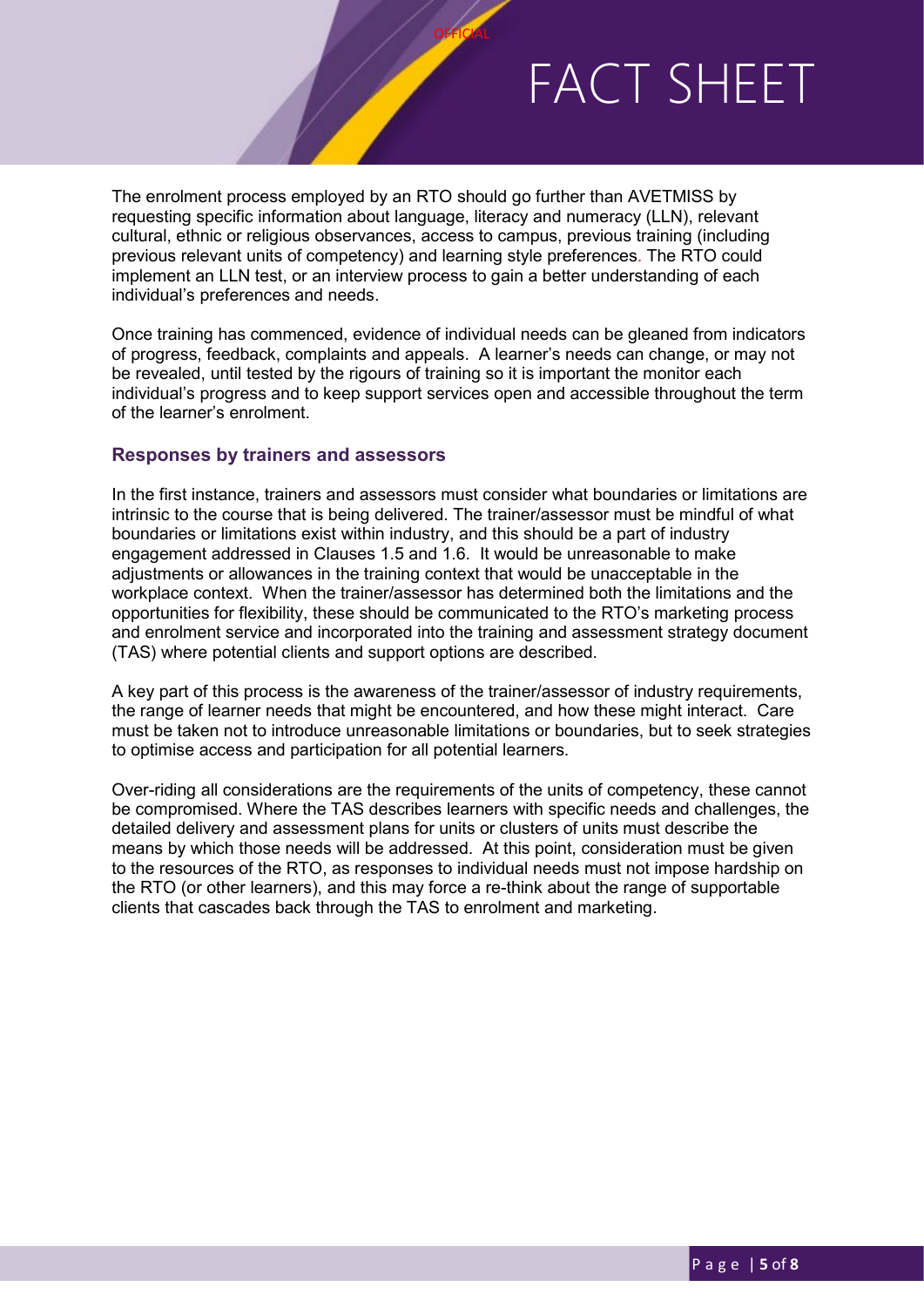| include: | There are many strategies that can be adopted to cope with varying learner needs. These                                                                                                                                                                  |
|----------|----------------------------------------------------------------------------------------------------------------------------------------------------------------------------------------------------------------------------------------------------------|
|          | Modification and/or restriction of the learner cohort. It may be helpful to form<br>homogeneous cohorts of learners with similar needs (such as age groups in IT),<br>or to advertise limitations to restrict enrolment.                                 |
|          | Prudent selection of elective units of competency, with a range of delivery<br>streams, might provide for more individual flexibility. Similarly, recognition of<br>prior learning would accommodate learners with the need for accelerated<br>training. |
|          | A range of delivery modes could be offered, some that assume high levels of<br>LLN, others that are more aural and visual.                                                                                                                               |
|          | The pace of learning might be adjusted, either through distinct cohorts or<br>individualised instruction.                                                                                                                                                |
|          | Specialist equipment and facilities might be provided, such as ramp access,<br>large text screens, lighting controls, noise control, mobility aids, PPE, and lifting,<br>carrying and moving aids.                                                       |
|          | Flexible arrangements might be made for assessment (Clause 1.8b), including<br>RPL, oral questions and answers.                                                                                                                                          |
|          | Adjustments might be made to the context of delivery and/or assessment to<br>take into consideration ethnic or religious protocols and constraints, and access<br>to campus.                                                                             |
|          | On-line or other strategies might be employed to provide access to support<br>remote or incarcerated learners.                                                                                                                                           |
|          |                                                                                                                                                                                                                                                          |

**OFFICIAL** 

These modifications must not compromise the unit of competency, or its application in real workplaces. For example, the provision of translator services would only be appropriate if the same services could be routinely accessed on a day-to-day basis in the workplace.

Modifications such as these have the potential to optimise accessibility and responsiveness to individual learner needs and would be incorporated into the delivery process managed by the trainer/assessor and documented in the course TAS and the unit delivery and assessment plans.

### **Provision of educational and support services**

Clause 1.7 states that: "The RTO determines the support needs of individual learners and provides access to the **educational and support services** necessary for the individual learner to meet the requirements of the training product as specified in training packages or VET accredited courses."

Separate from, but integrated with TAS and delivery and assessment plan responses by the trainer/assessor are services that the RTO might provide or access to support the learner's needs. Many of these are listed in the Standards Glossary on page 8.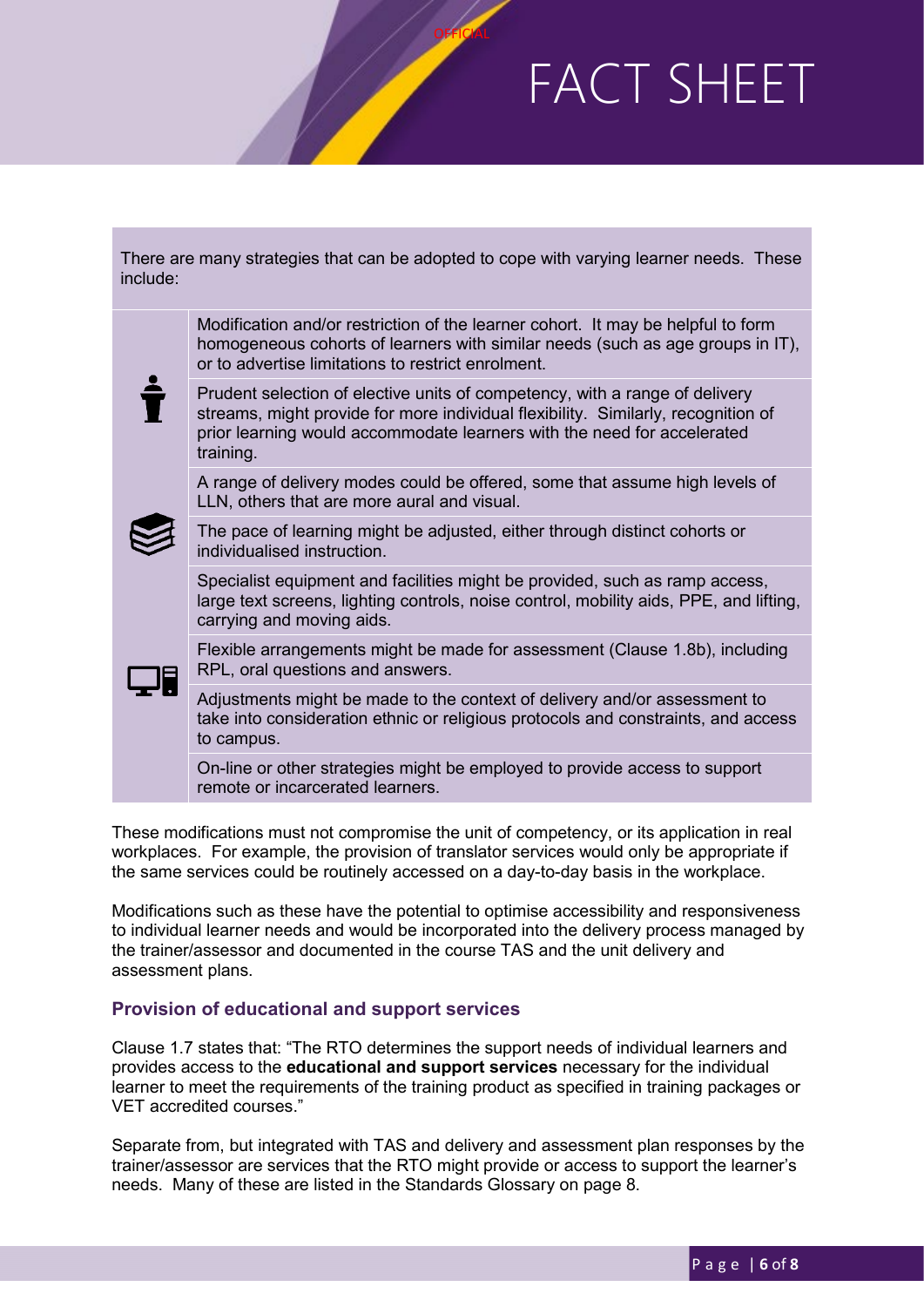Where there is an educational gap that requires addressing, the RTO might offer or access remedial or catch-up courses that provide the content (knowledge and skills) to ensure that the learner is ready to commence training.

**OFFICIAL** 

Learning skills and LLN can be supported through study support and study skills programs, coaching programs and mentoring programs. Language issues can also be supported by translator services such as a bridging service until English language proficiency has been achieved. The provision of translator services over the long-term would only be legitimate if they could be mirrored in the workplace.

Counselling services providing vocational, emotional and psychological support may be provided or accessed by the RTO. Likewise, the RTO might provide or access medical services to support learners with medical conditions that could impact on their learning.

Finally, the RTO might provide services to assist in accessing financial support for learners at risk of discontinuing their training on monetary grounds.

In all these cases, these services need to be advertised through the RTO's marketing and student handbooks, and trainers and assessors need to be aware of their availability and services. Some of these services might be outsourced or contracted in. If there are fees for the learner associated with accessing these resources the costs would need to be included in marketing material to ensure that the learner can make a fully informed choice.

#### **Demonstrating compliance**

In consideration of Clauses 1.2, 1.3b, 1.7, 1.8b, Standard 4, and Clauses 5.1 and 5.2b, the auditor will be looking for the responses of the RTO to clients with special needs, evidenced by:

- A clear statement in the TAS of potential clients and their likely learning needs. The statement might also indicate the learner needs that cannot be accommodated by the training delivery and assessment services covered by the TAS;
- Evidence of how those needs will be identified;
- An indication of how the amount of training will be impacted by responses to individual needs;
- A clear statement in marketing materials of opportunities and limitations with regard to supporting individual learner needs;
- A clear statement in marketing materials and student information relating to the provision of (or access to) learner support services, and evidence of the existence (or arrangements for access to) those services;
- A clear statement within a unit delivery and assessment plan of how training delivery can be modified to meet individual learner needs, and evidence of the readiness of the RTO to provide those modifications; and
- A clear statement within a unit delivery and assessment plan of how flexibility and fairness is to be met through the assessment process, and evidence of appropriate assessment tools and processes.